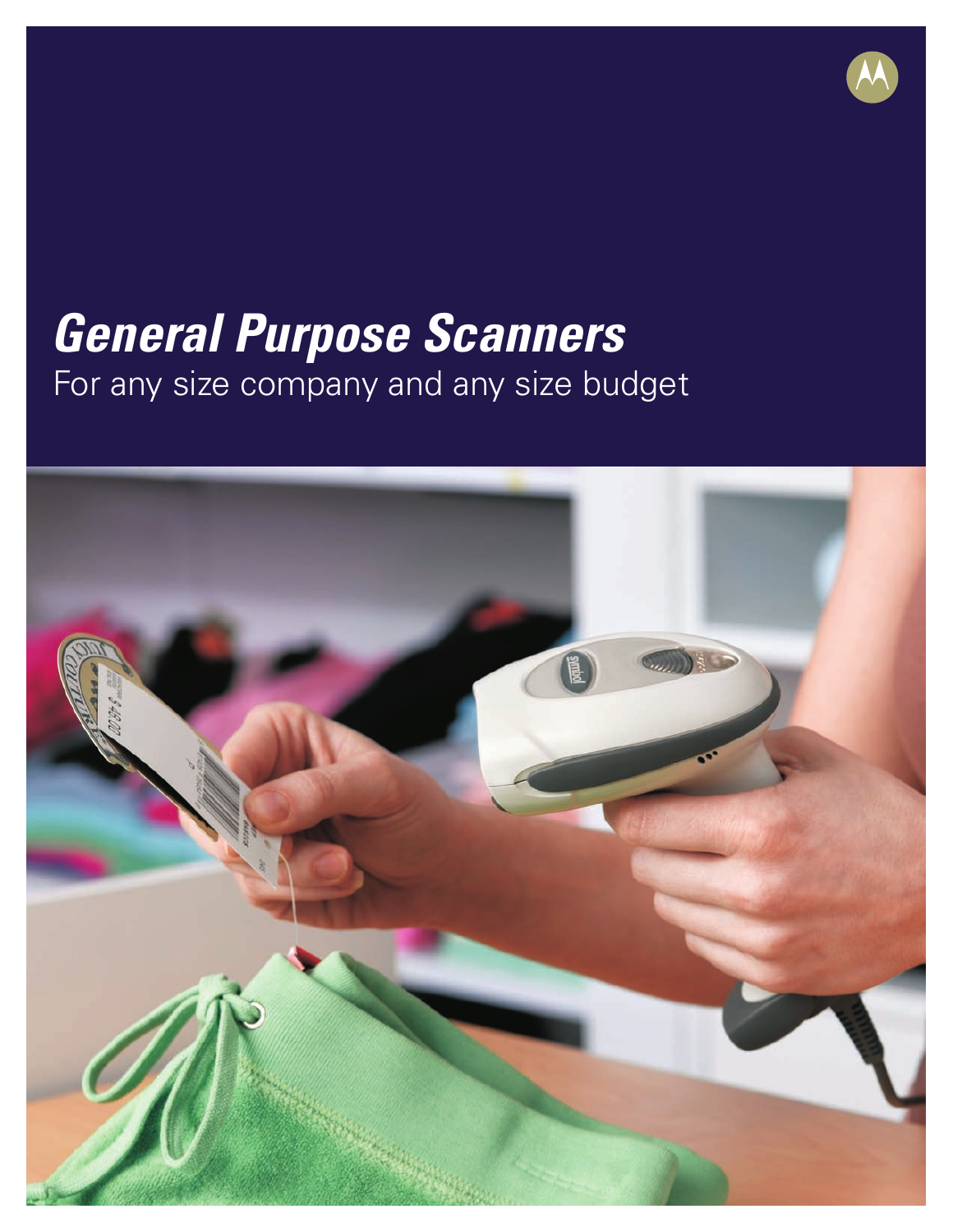

*Whether you need a feature-packed scanner for high-volume scan intensive environments or a value-priced scanner for your small business, there is a general purpose scanner from Motorola designed to meet your needs — and your budget.*

## A scanner for your company, your budget

The general purpose scanner family from Motorola is designed to meet a wide range of scanning needs – with high-end feature-packed scanners for high-volume scan intensive environments to value priced scanners for small businesses.

Choose from:

- A wide variety of price points to meet any budget;
- A wide variety of advanced data capture options, scanning everything from canned goods and hardware to driver's licenses and patient ID wristbands, or capturing and transferring images
- A wide variety of models to meet your application needs from corded and cordless to hands-free and handheld

### Performance you can count on

Every scanner is built using Symbol technology and offers the dynamic combination of quality, reliability, ease of use and user comfort that have made Motorola the global leader in the handheld scanning industry. From the cash register and stockroom to patient bedside and more, this comprehensive family of all-purpose scanners is designed to endure the rigors of everyday all day use, with the durability you need to ensure continuous business — and an outstanding low total cost of ownership. And you can count on Motorola for outstanding investment protection.

Every scanner in this family offers:

- Durable and reliable construction designed for all day, everyday use
- Onboard support for multiple interfaces, delivering plug-and-play simplicity for your technology environment today, as well as in the future

### Unique functionality from the inventor of the handheld scanner

With over 900 U.S. patents, including more than 300 for bar code scanning, our technology delivers features and functionality unique to Motorola. For example, some products offer unique scanning patterns that eliminate the need for precise alignment and positioning of products. All products offer internal electronics designed for durability, delivering reliable performance even if dropped. And ergonomic designs reduce fatigue and provide comfort, even in the most intensive scanning environments.

With over 30 years of firsts, from the creation of the first handheld laser scanner to the development of the first wearable and rugged scanner, Motorola continues to deliver innovation, raising the bar for excellence in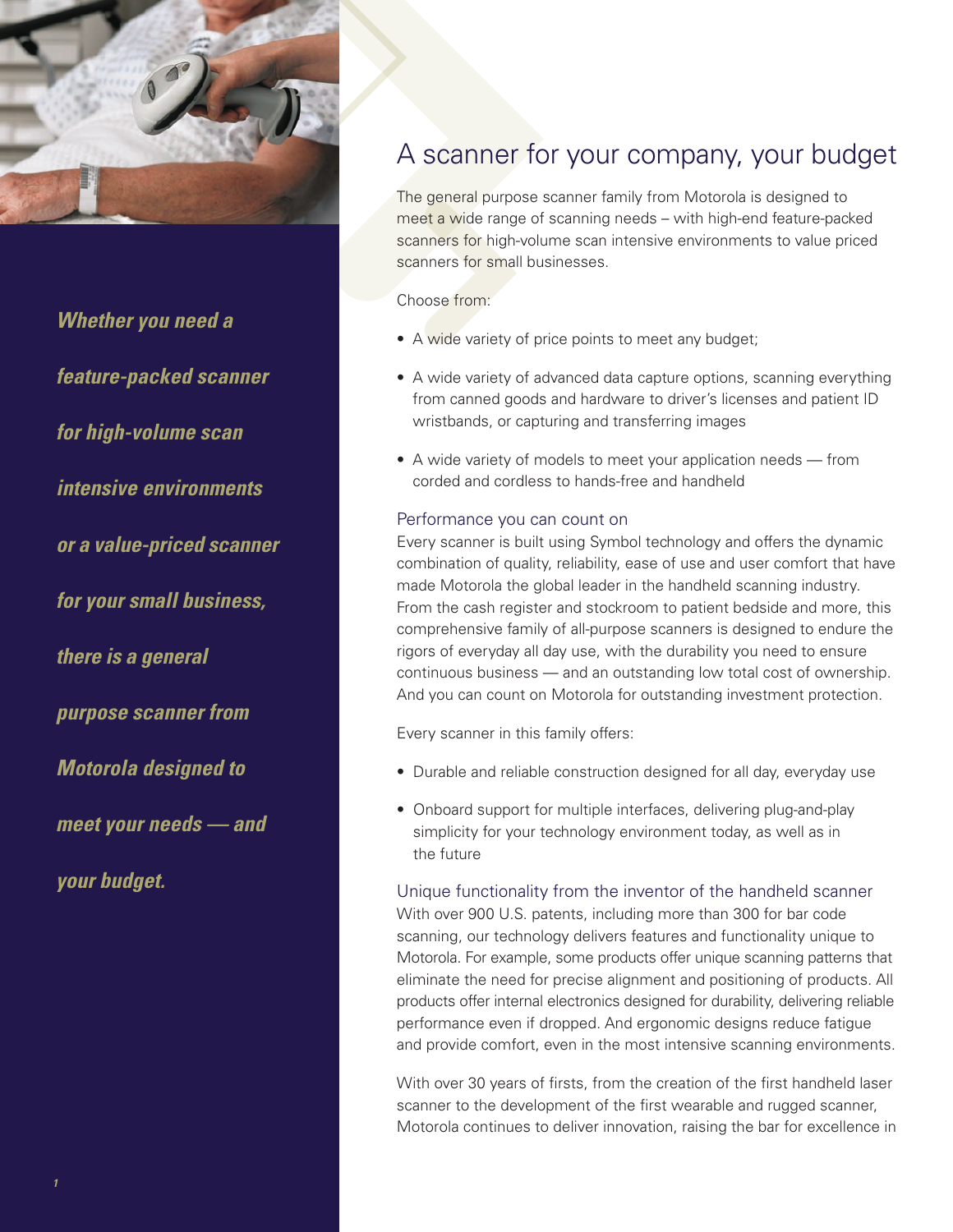

the scanning industry. Through the experience gained from deploying over 15 million scanners around the world in nearly every industry, Motorola delivers well-developed designs that meet the unique needs of your environment.

Whether you have clerks at the register ringing up purchases or in the aisles performing price checks, employees in the backroom taking inventory or receiving shipments, or healthcare workers at a patient bedside verifying patient identity and medication orders, you can count on Symbol's general-purpose scanner family from Motorola for the industry-leading technology, ergonomics and scanning performance you need to ensure maximum productivity — and maximum return on investment.

### Service and support with comprehensive coverage

Motorola products are known for their durability and reliability. Yet even the most durable products need a maintenance plan and a support strategy. After all, accidents happen — and when they do, you'll want to know the support you need is right at your fingertips to keep your business systems running at peak performance.

**Advance Exchange Support** is ideal for mission-critical applications. Rather than waiting for your device to be repaired, Motorola uses

an advance exchange process and overnight shipping to get a replacement unit to you as quickly as possible. Replacement units are pulled from a Motorola-owned pool so you don't have to buy or manage your own spares, and Motorola pays the shipping costs in both directions. Best of all, this service includes Comprehensive Coverage, which extends your investment protection beyond normal wear and tear to cover plastics, exit windows and other components that are accidentally damaged during usage.

**Service Center Support** enhances warranty coverage by providing a fast three-day turnaround time for products needing repair. As with our Advance Exchange Support offering, Service Center Support includes telephone access to the Motorola technical support team for troubleshooting. In addition, it gives you the peace of mind of knowing your equipment is expertly repaired to its original factory specifications.

Both of these programs are available with Service from the Start — a prepaid service program that provides multiple years of coverage at significant cost savings when purchased alongside the hardware.

Ask your Motorola sales representative which plan is best for you.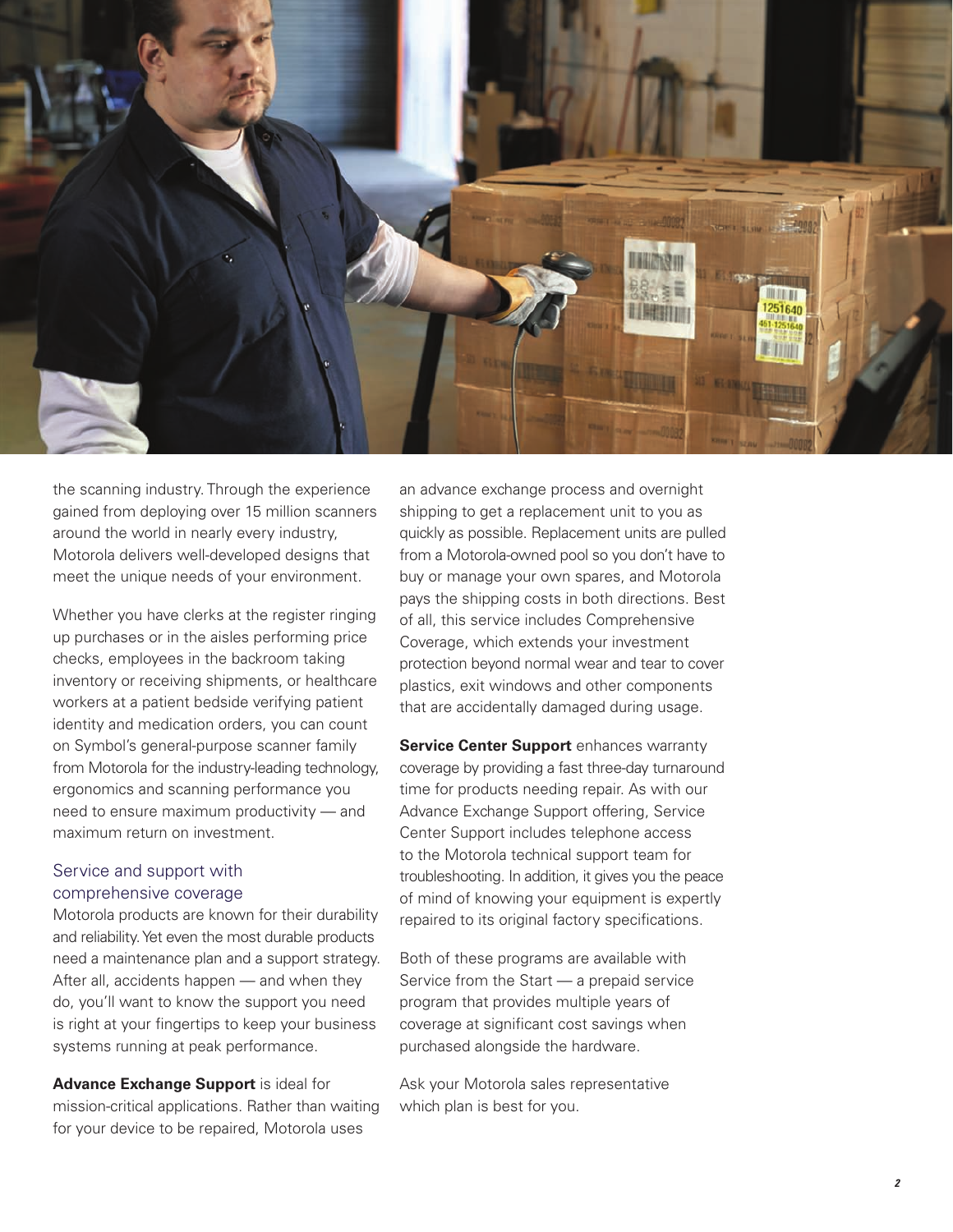## Handheld Scanners

### **Premium**

### **Symbol LS4208 Laser / Corded / Handheld**



The Symbol LS4208 scanner is Motorola's premiere general purpose laser scanner, offering a unique array of features that deliver superb scanning performance with minimal user effort. With an innovative multi-line rastering scan pattern, superior motion tolerance and a wide working range, the Symbol LS4208 delivers robust scanning that eliminates the need to precisely aim and position the device, or pause between scans. And even the smallest, stacked, damaged and poorly printed bar codes are quickly and accurately captured on the first scan, resulting in maximum productivity. Combined with a patented single board construction that eliminates one of the most common points of failure, the Symbol LS4208 delivers reliable day-to-day performance — and a low total cost of ownership. Available in 1D only and PDF/Composite Code configurations.

### **Symbol LS4278 Laser / Cordless / Handheld**

The Symbol LS4278 offers the same superb scanning performance and unique features as the Symbol LS4208 along with cordless Bluetooth™ freedom and the security features needed to help ensure protection of your wirelessly transmitted data. The ability to move throughout the workspace enables cashiers to step out from behind the register to scan items, allows healthcare workers to scan patient wristbands to verify medication orders and more. Productivity is improved and revenue is enhanced. As for durability, the Symbol LS4278 offers a patented single board construction, a cradle with industrial charging contacts that ensure reliable performance through hundreds of thousands of insertions and drain points to protect sensitive electronics in the event of spills. (Workspace size: within a 30 to 50 foot/9.1 to 15.2 m radius)

### **Symbol P460 Laser / Corded / Handheld**

The Symbol P460 1D scanner offers the flexibility of real-time corded and batch mode cordless scanning to meet the needs of a wide variety of applications. Corded real-time scanning enables cashiers to quickly, easily and accurately ring purchases. Cordless offline batch mode enables employees to perform inventory counts and price verifications on the retail floor, and allows customers to scan products to create an on-the-fly 'wish list' for gift registries. With a convenient display window and keypad, users can easily view, enter and delete scanned records, enabling instant correction of an erroneous scan. Designed for easy and rapid deployment, the Symbol P460 is pre-loaded with inventory software and enables seamless integration of scanned data into your existing applications. And with support for MCL-Designer, you can develop custom applications quickly and easily — without technical programming knowledge.

### **Symbol P470 Laser / Corded / Handheld**



The Symbol P470 1D cordless scanner provides your employees with wireless freedom to move throughout the workspace to scan heavy items or check carts for 'forgotten' items, take inventory in the stock room and verify shelf pricing. In addition to extending the workspace to over 100 ft./30 m, advanced, long range functionality enables accurate scanning of bar codes as far away as 30 ft./9.1 m. Cables are eliminated, reducing tripping hazards and helping to minimize accidents. A convenient display window and keypad enables users to easily view, enter and delete scanned records to instantly correct an erroneous scan. Up and running right out of the box with pre-loaded inventory software, the Symbol P470 can be rapidly integrated into your environment, thanks to its ability to easily port scanned data right into your existing applications. And support for MCL-Designer enables even non-technical staff to easily develop custom applications.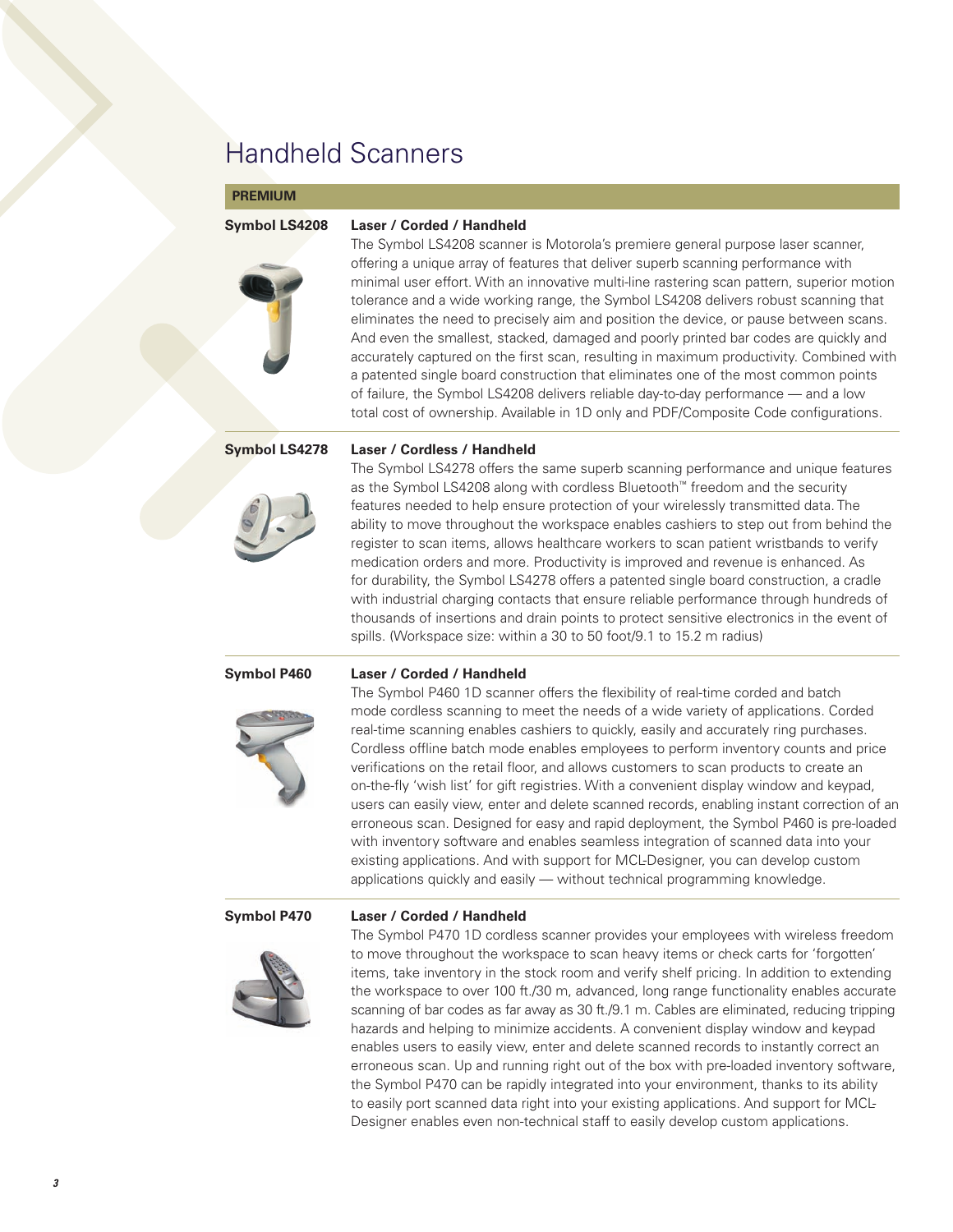



DS6700



DS6707-DP

### **Symbol DS6700 Digital Imager / Corded / Handheld**

Enjoy extraordinary application flexibility with the versatile Symbol DS6700 Series digital imager scanner from Motorola. The handheld Symbol DS6700 offers 1D/2D bar code and direct part mark (DPM) scanning and a 1.3 megapixel digital camera for image and document scanning — all in a single cost-effective device. Fast and accurate data capture functionality streamlines business processes in the retail store, post office, pharmacy or manufacturing floor, maximizing employee productivity. Capital and operational expenses are reduced by eliminating the need to purchase separate devices to capture images and read different bar code symbologies. And remote management further reduces the total cost of ownership. Available models: The Symbol DS6707 offers 1D and 2D bar code scanning. The DS6707 offers 1D and 2D bar code scanning as well as the 1.3 megapixel camera and Motorola's text enhancement technology for superior document clarity — even on fine print — ideal for capturing prescriptions and more. The Symbol DS6707-DP enables the capture of virtually all 1D and 2D bar codes and direct part marks, including the most difficult mark, dot peen. And the DS6707-DL enables enterprises to capture and utilize the information in 2D PDF417 bar codes on the back of government-issued ID cards such as driver's licences, streamlining and error-proofing age verification and over-the-counter medication tracking as well as the completion of credit and loyalty card applications, returns processing and more.

### **Mid Level**



### **Symbol LS2208 Laser / Corded / Handheld**

The Symbol LS2208 is a small, lightweight affordable scanner designed to increase productivity from the checkout line to the back room. The Symbol LS2208's single circuit board design eliminates common points of failure, and its ability to withstand multiple 5 ft./1.5 m drops to concrete provides the durability and reliability needed to withstand all day every day heavy usage. And multiple onboard interfaces enable connectivity to virtually any host, providing future proofing and investment protection.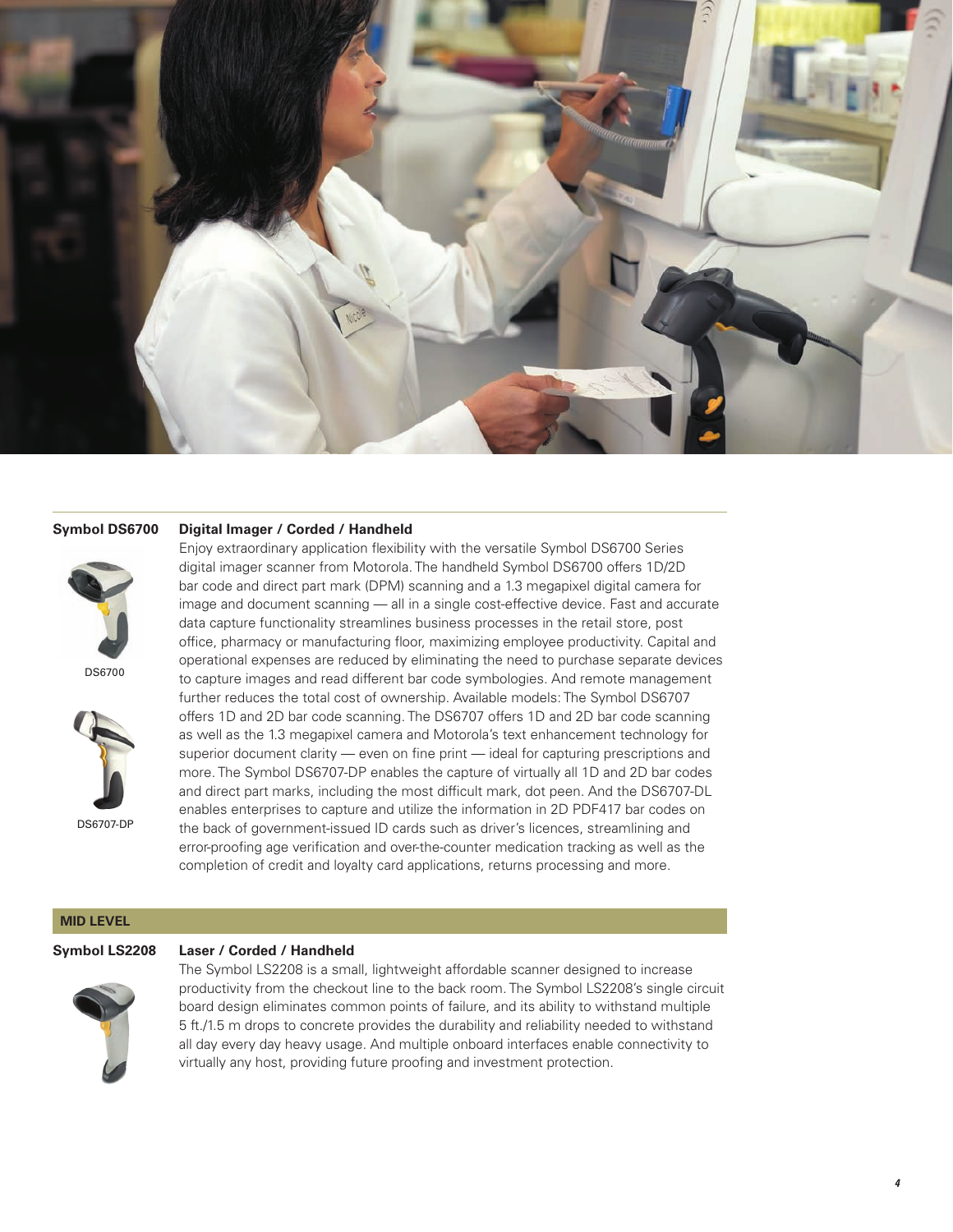*When you choose a Symbol scanner from Motorola, you get patented features and functionality no other manufacturer can offer — from unique scanning patterns and ergonomics to internal electronics.*

### **Value**

### **Symbol LS1203 Laser / Corded / Handheld**



The Symbol LS1203 handheld scanner is designed to meet the needs and budgets of small retailers, delivering high quality laser scanning, user-friendly ergonomics and durability at an economical price. For small independent retailers, Symbol LS1203 delivers the features, functionality and reliability needed to improve operational efficiencies from the checkout line to the back room — day in and day out. Manual keying is minimized, customers are charged the correct amount and paper-based inventory processes are automated. The result is faster checkout, increased customer satisfaction, increased employee productivity — and a rapid return on investment.

## Hands-free Scanners

| <b>PREMIUM</b>       |                                                                                                                                                                                                                                                                                                                                                                                                                                                                                                                                                                                                                                                                                                                                                   |
|----------------------|---------------------------------------------------------------------------------------------------------------------------------------------------------------------------------------------------------------------------------------------------------------------------------------------------------------------------------------------------------------------------------------------------------------------------------------------------------------------------------------------------------------------------------------------------------------------------------------------------------------------------------------------------------------------------------------------------------------------------------------------------|
| <b>Symbol LS7708</b> | <b>Laser / Corded / Presentation</b><br>The Symbol LS7708 is ideal for medium to high-volume scanning environments, such as<br>grocery, drug and convenience stores. This flexible on-counter scanner enables<br>both presentation and swipe scanning to keep the register lines moving, even in the<br>busiest retail environments. Robust scanning technology, including a dense rastering<br>omni-directional scan pattern, delivers higher first-pass read rates without requiring<br>cashiers to precisely position bar codes. And the 'smart' scanner moves into sleep<br>mode when not in use, automatically 'waking up' when a bar code is passed over<br>the scan window, reducing power demands and extending the life of your scanner. |
| Symbol M2000         | Laser / Corded / Handheld and Hands-free<br>This combination hands-free/handheld scanner enables scanning of any size item,<br>providing maximum flexibility. Four user-selectable scan patterns deliver outstanding<br>scanning performance, enabling the fast and accurate capture of 1D and PDF-417 bar<br>codes, including those that are truncated, damaged and poorly printed. The intuitive<br>and easy-to-use Symbol M2000 automatically shifts from hands-free to handheld mode<br>when lifted and adjusts the scan pattern as needed.                                                                                                                                                                                                   |
| Symbol LS7808        | <b>Laser / Corded / Presentation</b><br>The Symbol LS7808 horizontal slot scanner from Motorola provides the exceptional<br>scanning performance that enables your cashiers to deliver faster and more personalized<br>service at the point of sale. With its large omni-directional scan window and advanced<br>software algorithms, this flush-mounted, in-counter scanner delivers first time reading<br>on even poorly printed and damaged bar codes — regardless of scan angle. Integrated<br>EAS functionality, onboard support for most POS hosts, support for Reduced Space<br>Symbology and a three (3) year warranty maximize your investment and ensure<br>compatibility with your environment — now and in the future.                |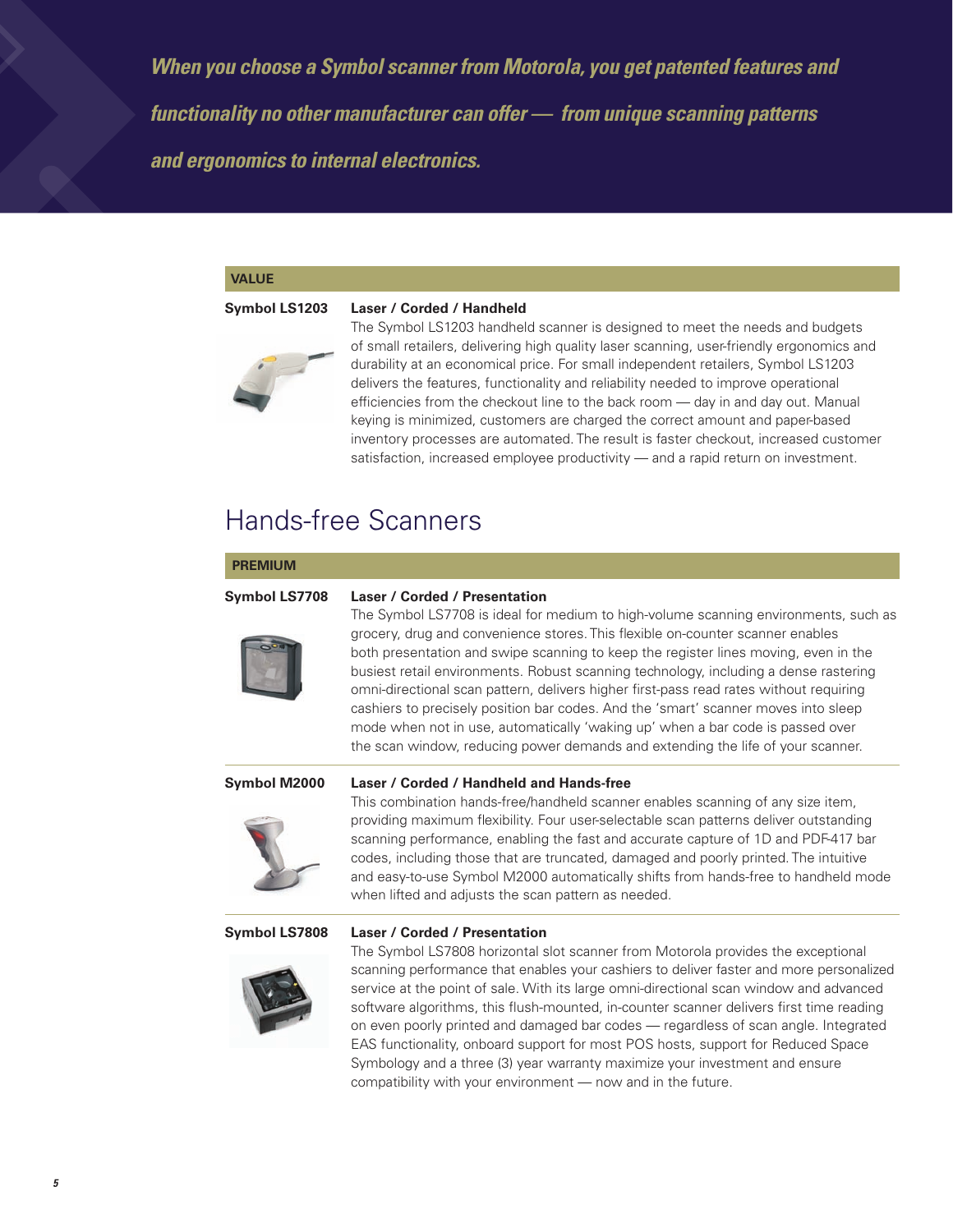

### **Mid Level**



### **Symbol LS9208i Laser / Corded / Handheld and Hands-Free**

This hands-free scanner offers a high-performance processor and an innovative 100-line rastering omni-directional scan pattern that enables rapid bar code scanning regardless of the orientation of the product. It also offers the flexibility to switch quickly and easily between hands-free and handheld mode, reducing the need to lift heavy objects and the risk of injury. Combined with a small footprint that fits easily into the tightest environments and the ability to easily switch to single line mode to read pick lists and bar code menus, the Symbol LS9208i keeps checkout lines moving and customers satisfied.

### **Value**

### **Symbol LS9203i Laser / Corded / Handheld and Hands-Free**



The Symbol LS9203i is an affordable omni-directional scanner that can be used in either hands-free or handheld mode, eliminating the need to lift heavy items – effectively reducing the risk of injury. The intuitive Symbol LS9203i requires no training — simply plug in the device and users are up and running in minutes, automatically capturing the data you need to improve sales tracking and inventory management, as well as reduce pricing mistakes, out of stocks and shrinkage. The small footprint is ideal for the tightest checkout environments where counter space is reserved for 'impulse purchase' displays. And in keeping with the Motorola tradition of quality, this economically priced scanner is built to handle every day accidental drops and tumbles.

*For more information about Symbol scanners from Motorola, visit www.motorola.com/barcodescanners/generalpurpose. To access our global contact directory, please go to www.motorola.com/enterprise/contactus*